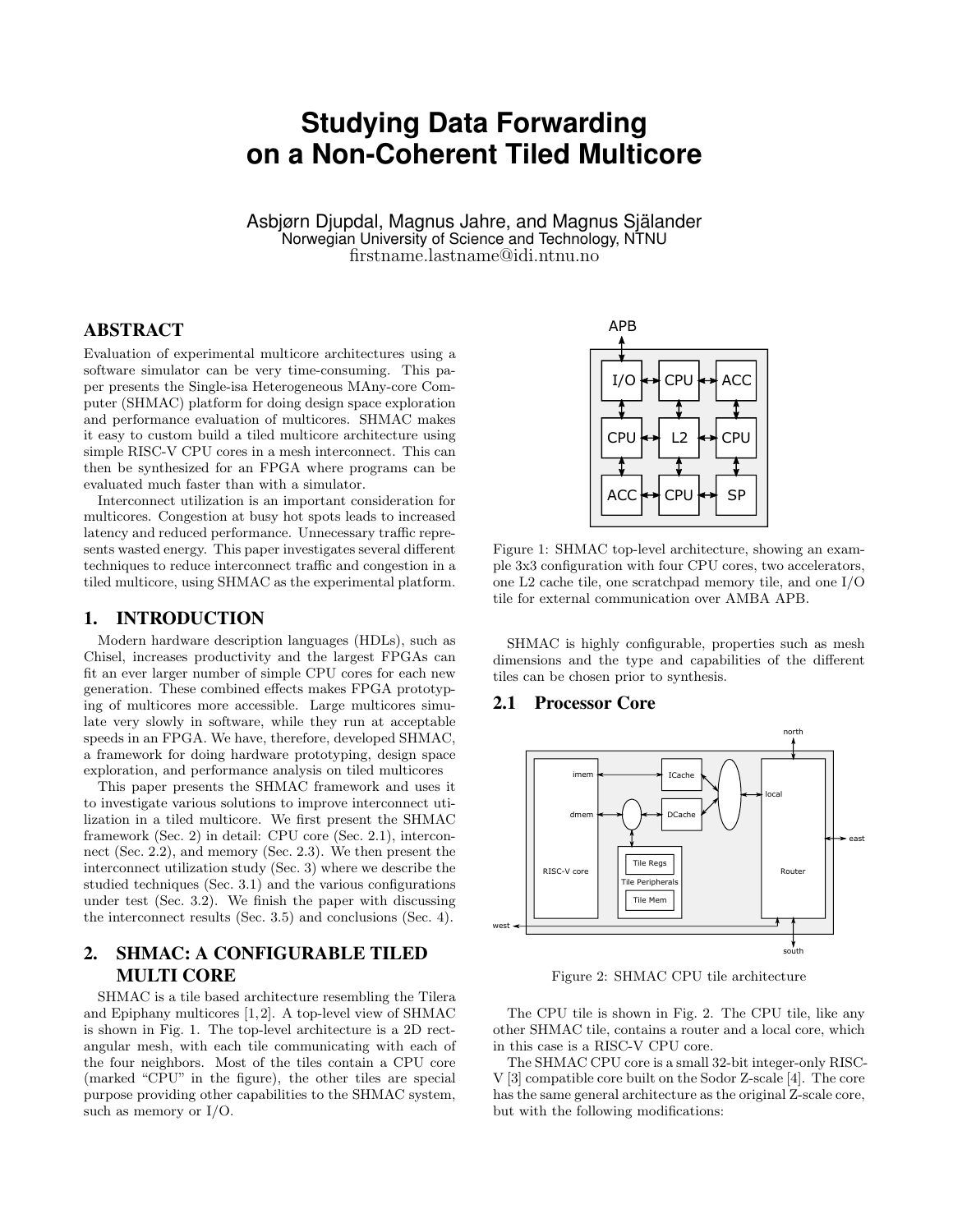- Added instruction and data L1 caches and modified pipeline to support variable memory access latency
- Added support for integer multiplication and division
- Added support for external interrupts
- Added support for atomic instructions

As shown in the figure, the tile also contains tile-local registers and scratchpad memory. The registers are used to provide the local CPU with information such as mesh location and CPU ID. This version of SHMAC does not support virtual memory, so to avoid concurrency conflicts when using libc functions, a local scratchpad is provided for newlibs  $\verb|.|$  reent data.

#### 2.2 Interconnect

The SHMAC interconnect is 2D and mesh based, implementing XY-routing. Every tile contains a router that is connected to the local core and to the routers in the four neighboring tiles. The router implements store-and-forward switching in a typical multi-stage architecture [5]. To reduce latency through the router, there are only two stages: (1) Route computation and (2) switch traversal. In addition, the last stage can forward data directly to its output port if the port is ready, resulting in a minimum latency of only one cycle.

Each router link has two virtual channels; one is used for request messages and one for response messages. This ensures deadlock free routing in all SHMAC configurations.

## 2.3 Memory

The SHMAC memory hierarchy has three levels: L1 instruction and data caches located on the CPU tiles, L2 caches located on dedicated L2 tiles, and DDR memory that exists outside of the SHMAC toplevel but reachable by the L2 tiles. All caches are set-associative, and the L2 cache is fully out-of-order to support requests from several cores at once.

There is currently no support for hardware cache coherence in the SHMAC system. Proper access to shared data must be coordinated in software. Likewise, there is no support for virtual memory. All addresses in the system are physical addresses.

## 2.4 Performance Analysis and Debugging

As the SHMAC platform is intended for research, an extensive set of performance counters are included, all accessible by software running on the SHMAC CPU tiles. These counters provide runtime information about the CPUs and both levels of cache. CPU pipeline performance counters are implemented as RISC-V CSR registers. Cache performance counters are implemented as memory mapped registers, handled by the caches themselves. In addition, there is a separate debug interface that enables control of the cores using GDB running on the external host computer.

# 3. IMPROVING INTERCONNECT UTILIZA-TION

The rest of this paper is dedicated to investigations into interconnect utilization in tiled multicores, where SHMAC is used as the experimental platform.



Figure 3: SHMAC configuration with four distributed L2 tiles

### 3.1 Investigated Techniques

#### *3.1.1 Distributed L2 Cache*

A centralized L2 cache, as shown in Fig. 1, is simple and area efficient, but has the large disadvantage of quickly becoming a bottleneck as the number of L1 caches in the system increases. A typical L2 cache can only accept at most one access per cycle, much less if the L2 hit rate is low.

One solution is to distribute the L2 cache memory across different tiles, each having its own instance of the L2 control logic [6]. One example of this is shown in Fig. 3 where there are four L2 cache tiles, each handling approximately  $\frac{1}{4}$  of the total number of L2 accesses. The L2 tiles are all connected to the single memory controller in a round-robin arbitrated star network. The placement of the L2 tiles is important. To spread the traffic as evenly as possible across the mesh, no two L2 tile should share the same X or Y coordinate. Placement along the diagonal, as shown in the figure, is a good solution.

#### *3.1.2 Forwarding Invalidation for Synchronization*

One common way of implementing synchronization between cores is to have a synchronization variable that is written by the signalling core and read by the waiting core. The waiting core spins over this variable and does not advance until the variable has been changed by the other core. This is simple and works well, but has implications for traffic on the interconnect.

In a system with a cache coherence protocol, the waiting core can spin locally on its L1 cache until an invalidation message appears from the L2 cache. A full cache coherence protocol implemented in hardware in a chip multi processor (CMP) might not always be the preferred solution. In a system without cache coherence, the spinning must effectively be done on the L2 cache, resulting in increased L2 traffic. Exponential backoff reduces the traffic significantly, but does not eliminate it.

For this paper we have added a forwarding instruction [7] to the ISA that can be used to send invalidation messages directly to the L1 cache of a different core. These messages are routed along the shortest path in the mesh and are not required to pass through the L2 cache. By using such forwarding messages, the waiting core can spin on its local L1 cache until the signaling core executes its forwarding instruction, thus reducing both interconnect traffic and L2 utilization.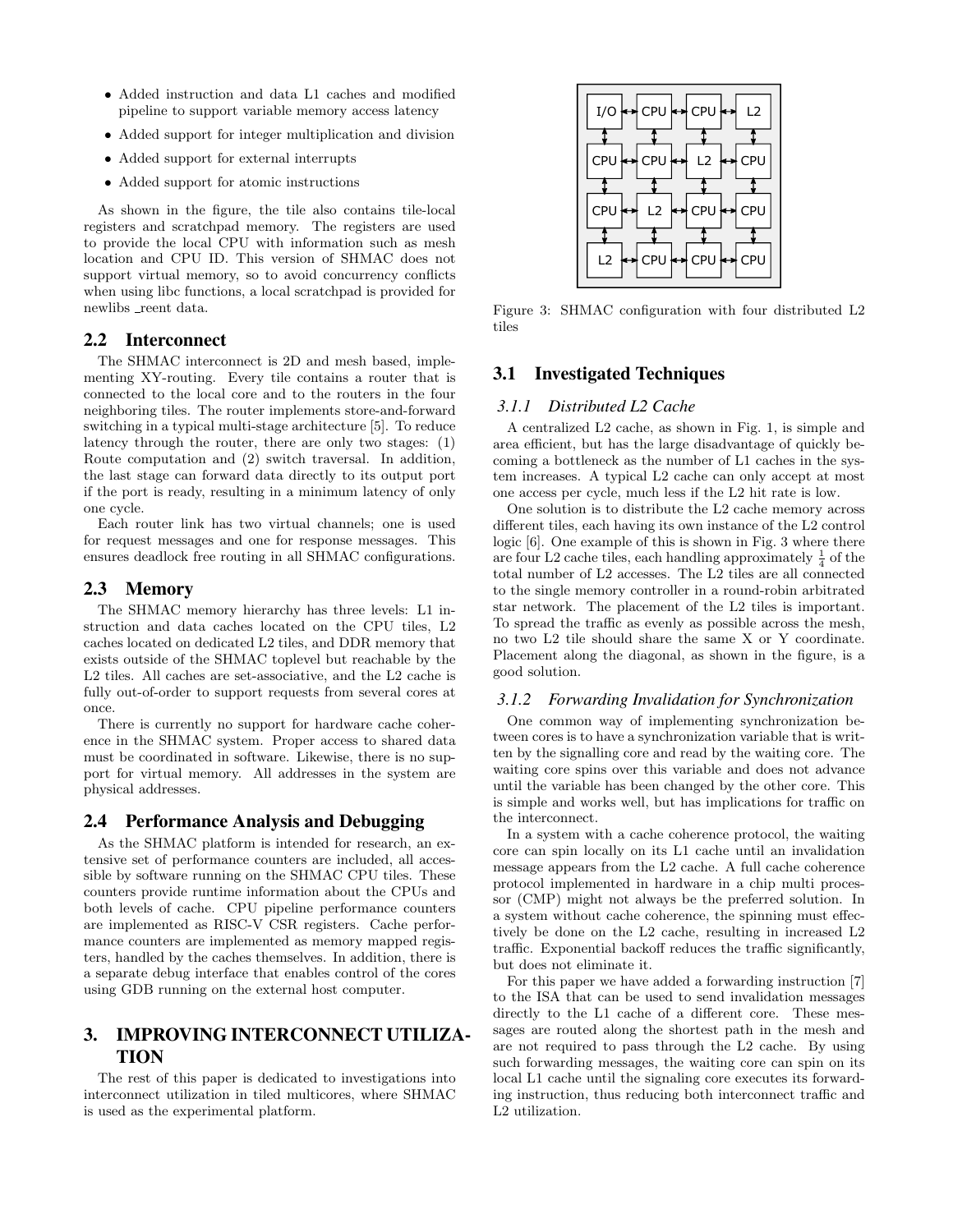

Figure 4: Host and SHMAC interaction

#### 3.2 Evaluated Configurations

In order to compare the techniques mentioned in Sec. 3.1, several combinations of hardware and software configurations must be evaluated. The following is a list of the combinations chosen for the experiments in this paper:

- BO0: Pthread synchronization variable uses self-invalidated spinning, no exponential backoff. Centralized L2 cache.
- BO14: Pthread synchronization variable uses self-invalidated spinning, with exponential backoff MAX\_DELAY of 1 << 14 cycles. Centralized L2 cache.
- FC: Pthread synchronization variable uses forward invalidated spinning. In addition, dedup queue synchronization is also forward invalidated. Centralized L2 cache.
- FWD (dedup only): Pthread synchronization variable uses forward invalidated spinning and forwarding write is used for data exchange between software pipeline stages. Centralized L2 cache.
- $BO14 + 4xL2$ : Pthread synchronization variable uses selfinvalidated spinning, with exponential backoff MAX DELAY of 1 << 14 cycles. Distributed L2 cache with four L2 tiles.

### 3.3 FPGA Synthesis and Core Execution

The SHMAC multicore is synthesized for a Xilinx Virtex7 2000T FPGA in an ARM Versatile Express development system. Fig. 4 shows the host computer and its connection to the the FPGA containing SHMAC. SHMAC acts as an AMBA APB slave and its registers are directly accessible through loads and stores on the host ARM processor. The host runs Linux and custom software on this host is used for controlling and monitoring the SHMAC multicore.

#### 3.4 Benchmarks and Software Runtime Environment

The hardware and software configurations in this paper are evaluated on Dedup, Canneal and StreamCluster, which are selected from the PARSEC benchmark suite [8]. Some porting was needed, both due to a lack of cache coherency, but also to incorporate the techniques under investigation.

All benchmarks run "bare-metal", using only libc, a custom version of pthreads and a minimal OS kernel providing necessary I/O. No thread scheduling is performed on the individual cores, each core is running only one thread. This puts higher demand on benchmark load balancing but makes system software simpler.

## 3.5 Experimental Results

Fig. 5 shows a performance comparison of the benchmarks mentioned in Sec. 3.4. Each benchmark has been run in all the different configurations mentioned in Sec. 3.2 with a 16 kB L1 instruction and 32 kB data cache. The L2 cache has a constant size of 512kB and is in one central tile, except for in the configuration marked BO14+4L2 where the L2 is distributed across four tiles. Performance here is runtime of the measured section of the benchmarks. Runtime is normalized to the baseline configuration BO0 for each benchmark.

Performance as measured in runtime is important, but depends on a lot of factors of the system under test. The main focus for this paper is interconnect utilization. To illustrate how the various configurations affect total interconnect traffic, Fig. 6 shows the total number of data transfers from the L2 cache to all the L1 data caches. The figure is otherwise organized as Fig. 5.

#### *3.5.1 Centralized vs Distributed L2*

The first insight from Fig. 5 is that a distributed L2 cache can provide a significant performance increase. When comparing the distributed variant (BO14+4L2) with the equivalent centralized variant (BO14), the distributed variant performs in general better or as good as the centralized variant. This is expected. By distributing the L2 cache across four different tiles, the L2 traffic is also distributed across the mesh, effectively increasing the bandwidth. In addition, up to four L2 accesses can be handled in parallel. This is well known by the community and the reason for the popularity of distributed L2 caches [1, 6].

#### *3.5.2 Exponential Backoff vs Forward Invalidation*

A second insight to be learned from Fig. 5 is regarding choice of synchronization implementation. It is clear that the BO0 configuration, the self-invalidation variant without exponential backoff, is a bad solution. For Dedup the performance is much worse, and for the other benchmarks it is marginally worse than the other variants. BO14 and FC do, however, not seem to differ significantly in performance.

Fig. 6 provides a more interesting view on the situation. In this figure it is immediately obvious that BO0 produces significantly more L2 traffic than any other configuration by a large margin. The number of L2 reads issued by the L1 data caches is dominated by the synchronization variable in the BO0 variant. It is also clear that the other configurations are more equal in their generated L2 traffic.

It is expected that the Canneal benchmark is relatively unaffected by the synchronization implementation; its barrier synchronization is too coarse grained. Likewise, Streamcluster spends too much time doing floating point for the differences between BO14 and FC to be of significance.

The exception is Dedup, where there is a notable difference between all variants. Fig. 7 shows the differences between BO14 and FC in more detail by plotting the combined number of reads per cycle for all L1 data caches in the system. Forwarding invalidation (FC) reduces the L2 read traffic by a modest 4% compared to using exponential backoff (BO14). The figure also shows that L2 congestion happens at around 0.25-0.30 data cache reads per cycle. The reason for not reaching one read per cycle is that instruction caches also generate traffic, and that many concurrent L2 misses (more than the available number of MSHRs) lead to the L2 cache stalling.